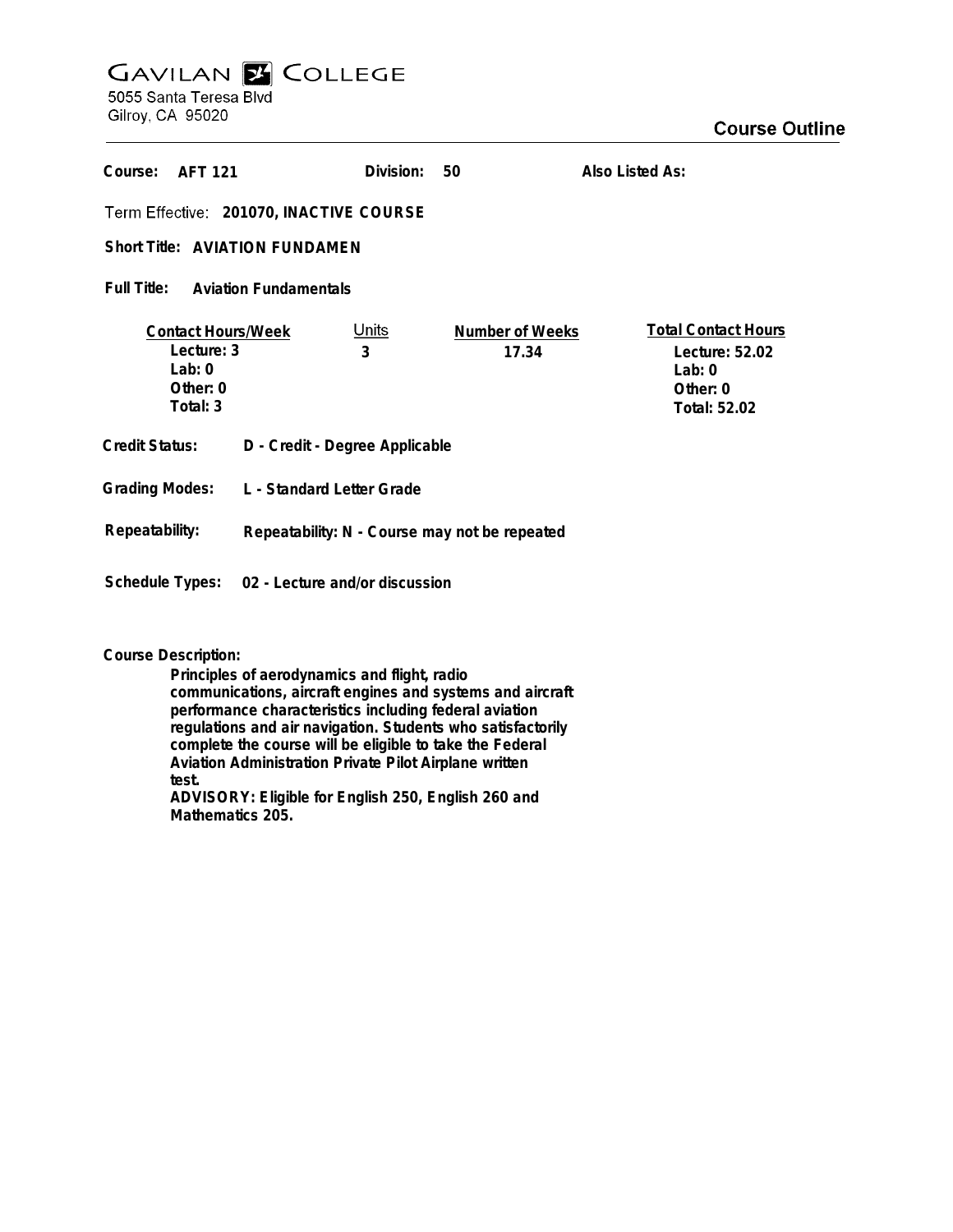**ARTICULATION and CERTIFICATE INFORMATION Associate Degree: CSU GE: IGETC: CSU TRANSFER: Transferable CSU, effective 199070 UC TRANSFER: Not Transferable PREREQUISITES: COREQUISITES: STUDENT LEARNING OUTCOMES: 1. Students should pass the Meteorology and navigation phases of the Private Pilot written exam, and be prepared to progress to higher pilot ratings.**

**2. This course and AFT 131 cover all information on the FAA Private Pilot written test.**

**TOPICS AND SCOPE:**

**Inactive Course: 05/10/2010**

**1 1 Class organization and introduction to field of**

**aviation. Procedure and sequence for obtaining**

**Federal Aviation Administration(FAA) pilot ratings.**

**Basic aircraft components and operation, flight line safety.**

**Lift, drag, thrust and gravity, and their influence on flight.**

**2 1.5 Aerodynamics of maneuvering flight. Aircraft stability**

**3 1.5 Airports; lighting, runway and taxiway markings,**

**controlled vs. uncontrolled airports.**

**Airspace; weather, speed, and equipment restrictions**

**for operation in controlled and uncontrolled airspace.**

**4 1.5 Radio Communications and Radar Services.**

**Pitot-Static and Gyro instruments.**

**5 1.5 Aircraft Fuel and Electrical systems; Engines and propellers.**

**Aircraft performance charts.**

**6 1.5 Weight and Balance.**

**Test on Private Pilot Manual, Chapters 1-3.**

**7 1.5 Basic weather theory.**

**Weather patterns and hazards.**

**8 1.5 Printed weather reports and forecasts.**

**Graphic weather information.**

**9 1 FAR Part 1 Definitions and Abbreviations.**

**.5 FAR Part 61 Certification of Pilots and Flight Instructors.**

**1.5 FAR Part 91 General Operation and Flight Rules**

**1** Aeronautical Charts

**Test on Chapters 4 & 5, and Federal Aviation Regulations.**

**11 3 Flight Computers**

1.5 Pilotage and Dead Reckoning.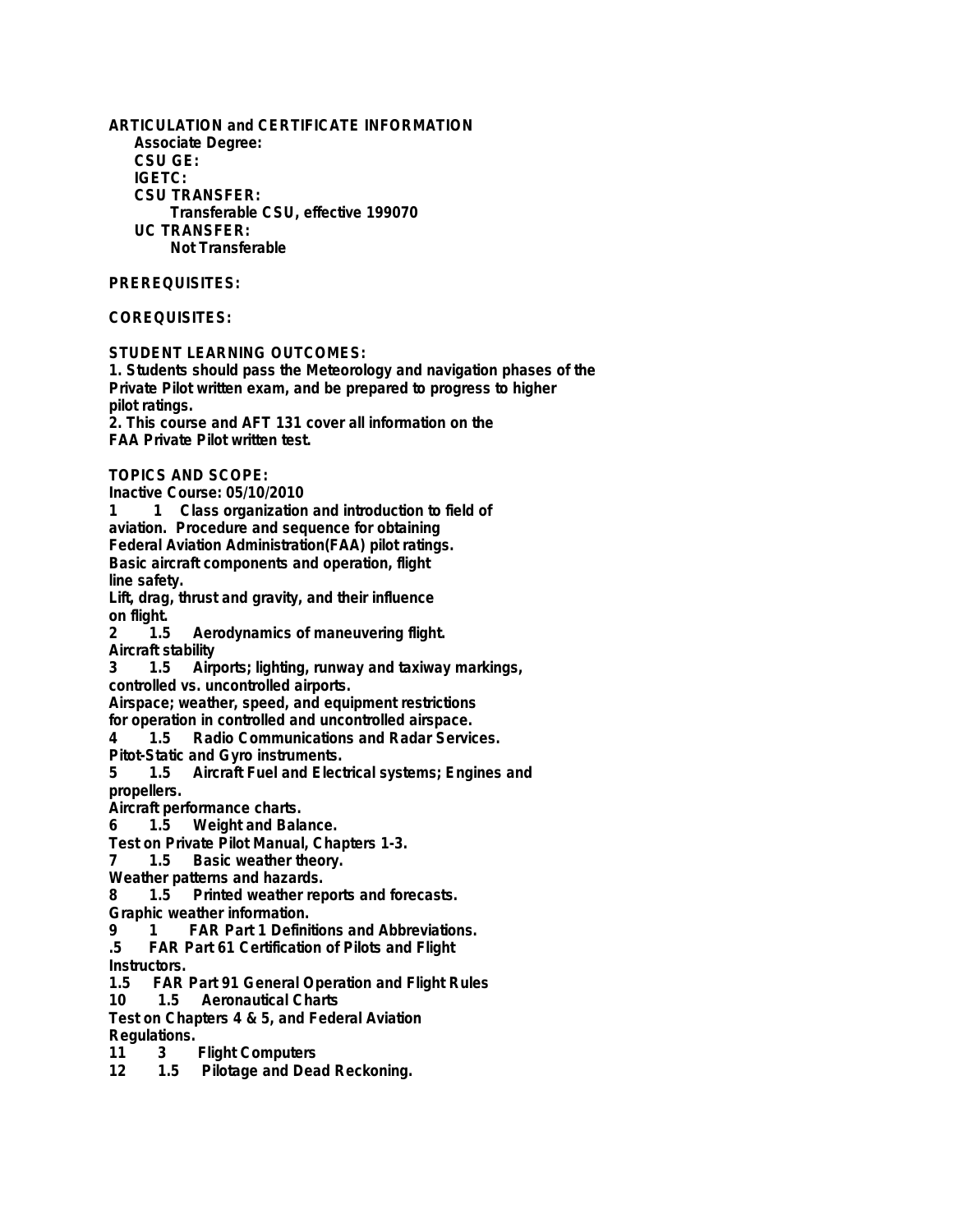**1.5 Sources of Flight Information**

**13 1.5 VHF Radio Navigation**

**Low Frequency (ADF) Radio Navigation.**

**Flight Planning** 

**Test on Chapters 6 & 7**

**15 3 Flight Planning**

**16 1.5 Review flight planning assignment.**

**1.5 Factors affecting decision making.**

**17 1.5 Aviation Physiology.**

**Course Review.**

**18 3 Course Final Exam**

**ASSIGNMENTS:**

**Readings and Writing Assignments:**

**Reading Texts: 1. Glaeser, Gum Walters: An Invitation to Fly**

**2. U.S. Gov't Printing: Private Pilot**

**Question Book**

**3. As assigned by the Instructor**

**Writing: The student shall be required to complete written examination questions that demonstrate an ability to apply theory and concepts to potential situations. Outside Assignments:**

**The student shall be given outside reading assignments from the text and other related materials such as the "Airmens Information Manual," and "Federal Aviation Regulations." COURSE OBJECTIVES:**

**Scope: A collegiate level course in the fundamentals of aviation. Methodology includes lecture, audio visual presentations and student participation. The student will be required to complete outside study assignments.**

**Objective 1: The student shall understand the fundamentals of aviation by demonstrating satisfactory knowledge of regulations, navigation, Aerodynamics, Communications, Engines and Performance. Objective 2: The student will be prepared to pass the Federal Aviation Administrations Private Pilot Written Test.**

**Objective 3: The student shall develop the necessary background to develop and use good judgement required in aviation and flight situations.**

## **METHODS OF INSTRUCTION:**

**Lecture/Demonstrations supplemented with current and appropriate Audio Visual aids and outside readings and writing appropriate to the subject. The instructor shall use test results to determine the effectiveness of instruction and outside assignments in meeting the objectives of the lesson.**

## **REPRESENTATIVE TEXTBOOKS:**

**Jeppesen Sanderson Private Pilot Manual Jeppesen Sanderson Federal Aviation Regulations Other Materials Required to be Purchased by the Student: CP-1 Plotter, E6-B Flight Computer, SFO Sectional Chart.**

**SUPPLEMENTAL DATA: Basic Skills: N Classification: I Noncredit Category: Y Cooperative Education:**